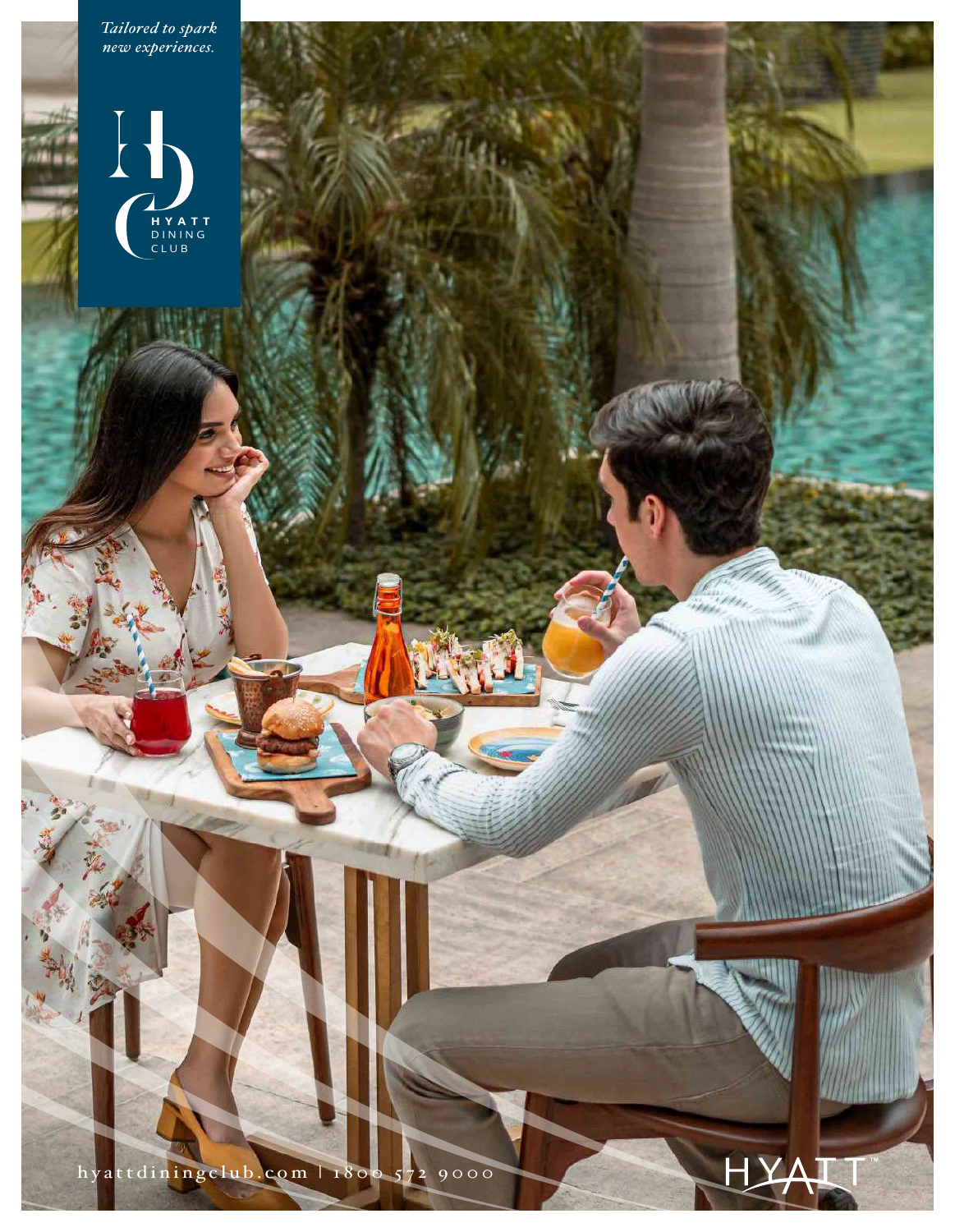When you visit Hyatt, you will be greeted by familiarity and yet a bit of the unknown. Every visit should feel nothing like your last. Whether it's brunch, a stay experience, a spa-sesh, or even just coffee.

We want every moment to be fuelled by joy that will spark delight, comfort, excitement, laughter, and warmth.

Our curated membership comes in three tiers, each providing a delectable range of perks.

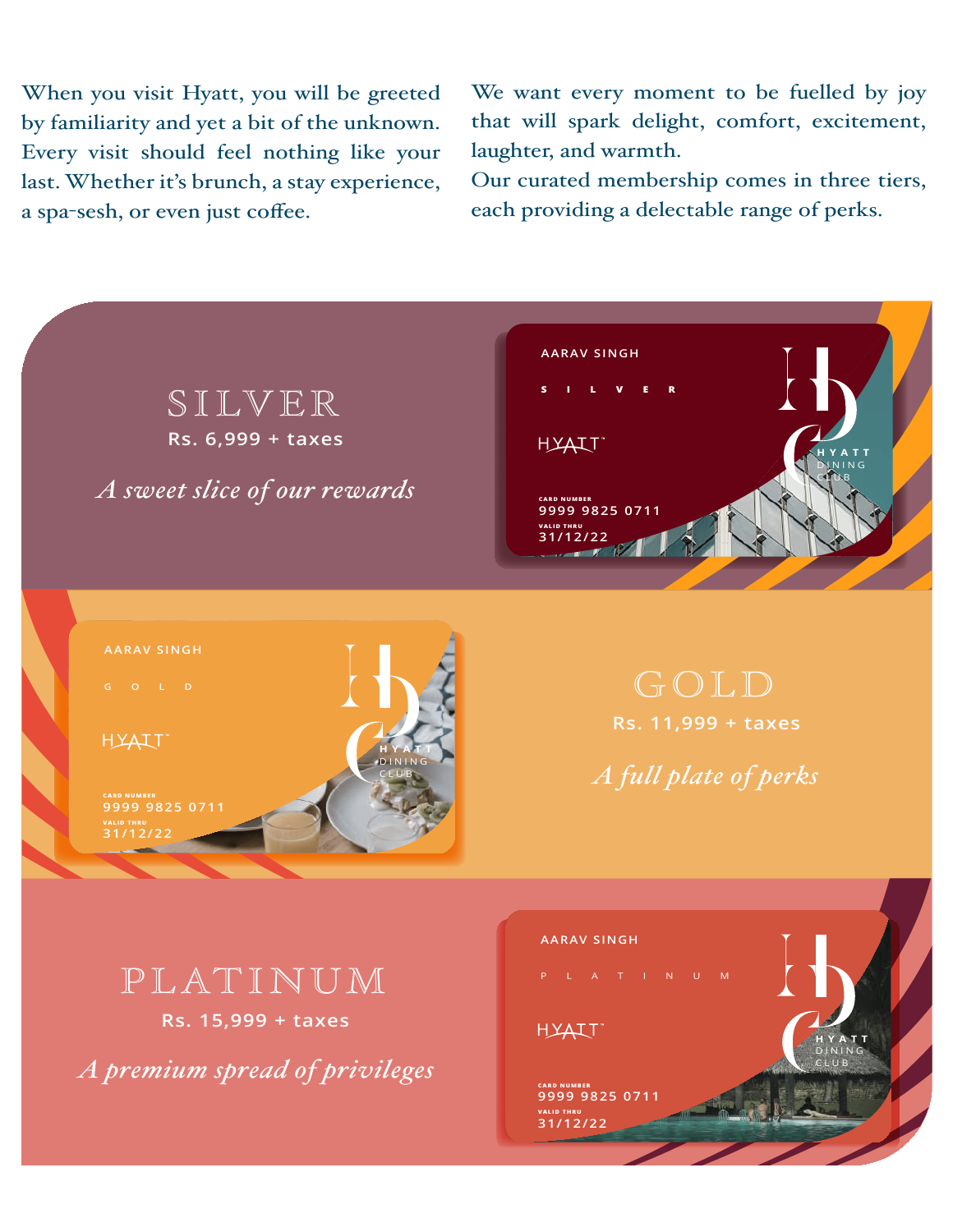## MEMBERSHIP BENEFITS

| <b>DISCOUNTS &amp; INCLUSIONS</b>               | <b>SILVER</b>                                                                                                                     | <b>GOLD</b>      | <b>PLATINUM</b>              |  |
|-------------------------------------------------|-----------------------------------------------------------------------------------------------------------------------------------|------------------|------------------------------|--|
| FOOD & SOFT BEVERAGES                           | 50% Off 2 guests   33% Off 3 guests   25%<br>Off 4 guests   20% Off 5 - 10 guests   10%<br>Off 10+ guests   Member Only - 25% Off |                  |                              |  |
| <b>ALCOHOLIC BEVERAGES</b>                      | 15%                                                                                                                               | 20%              | 25%                          |  |
| <b>ROOM BOOKINGS</b>                            | 15% Off Standard Room  <br>20% Off Standard Suite                                                                                 |                  |                              |  |
| FOOD TAKE-AWAY                                  | 20%                                                                                                                               |                  | 25%                          |  |
| <b>SPA</b>                                      | 15%                                                                                                                               | 20%              | 20%                          |  |
| <b>BUSINESS CENTRE</b>                          | 15%                                                                                                                               |                  | 20%                          |  |
| <b>GYM MEMBERSHIP</b>                           | 15%                                                                                                                               |                  |                              |  |
| <b>COMPLIMENTARY GYM TRIAL</b>                  |                                                                                                                                   | 15 Days          | 1 Month                      |  |
| <b>COMPLIMENTARY SPOUSE CARD</b>                |                                                                                                                                   |                  |                              |  |
| <b>VOUCHERS</b>                                 |                                                                                                                                   |                  |                              |  |
| <b>COMPLIMENTARY ROOM NIGHT</b>                 | $X1*$                                                                                                                             | X <sub>1</sub>   | X <sub>2</sub>               |  |
| <b>COMPLIMENTARY 2ND NIGHT STAY</b>             |                                                                                                                                   | X <sub>1</sub>   | X <sub>2</sub>               |  |
| <b>COMPLIMENTARY SUITE UPGRADE</b>              |                                                                                                                                   | X <sub>1</sub>   | X <sub>2</sub>               |  |
| COMPLIMENTARY BUFFET LUNCH / DINNER             | X <sub>1</sub><br>(2 guests)                                                                                                      | X1<br>(2 guests) | X <sub>1</sub><br>(4 guests) |  |
| <b>COMPLIMENTARY CAKE</b>                       | X <sub>1</sub>                                                                                                                    | X <sub>2</sub>   | X <sub>2</sub>               |  |
| <b>40% DISCOUNT ON DINING</b><br>Up to 6 GUESTS | X1                                                                                                                                | X <sub>2</sub>   | X <sub>2</sub>               |  |
| <b>50% OFF ONE SPA SERVICE</b>                  | X <sub>1</sub>                                                                                                                    | X <sub>2</sub>   | X <sub>2</sub>               |  |
| <b>MEMBER SPECIALS</b>                          |                                                                                                                                   |                  |                              |  |

\*The complimentary room night is valid on room categories basis the Membership tier - Silver: Standard Room | Gold & Platinum: Standard Suite

Membership benefits and vouchers are non-transferable and are valid at participating Hyatt hotels and outlets in India except Alila Diwa Goa, Alila Fort Bishangarh, Jaipur, Hyatt Regency Delhi and Hyatt Regency Dharamshala. Complete terms and conditions available on the Membership App.